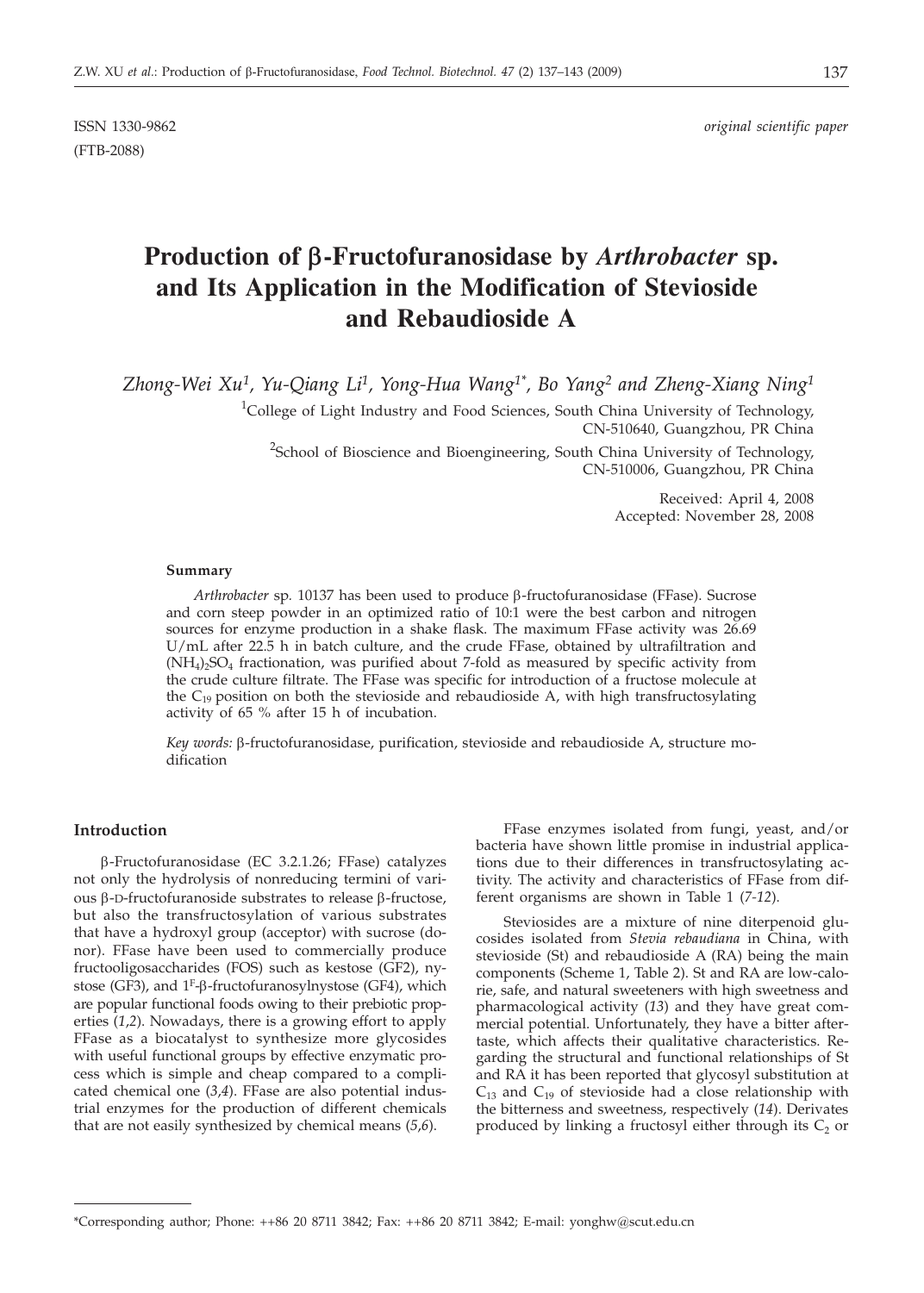| Microorganism                                                         | FFase assay                                     | FFase acitivity                                                                                                               | Substrate specificity                                                                                                               | References |
|-----------------------------------------------------------------------|-------------------------------------------------|-------------------------------------------------------------------------------------------------------------------------------|-------------------------------------------------------------------------------------------------------------------------------------|------------|
| E. coli: gene from<br>Bifidobacterium<br>lactis DSM10140 <sup>T</sup> | Hydrolytic<br>activity                          | Different enzyme activity<br>was shown according to<br>different substrate                                                    | High affinity to terminal<br>$\beta$ (2–1) glycosyl linkages<br>between fructose moieties                                           | 7          |
| Aureobasidium<br>pullulans<br><b>DSM2404</b>                          | Hydrolytic and<br>transfructosylase<br>activity | Ratio of transfructosylase<br>activity to hydrolytic activity<br>by FFase I-V is 14.3, 12.1, 11.7,<br>1.28 and 8.11.          | n.d.                                                                                                                                | 8          |
| Aureobasidium<br>pullulans<br><b>DSM2404</b>                          | Hydrolytic<br>activity                          | The total crude FFase I activity<br>was 195 $U/g$ dry mass cells.<br>FFase (II-V) activity was not<br>described               | n.d.                                                                                                                                | 9          |
| Aspergillus niger<br>IMI303386                                        | Transfructosylase<br>activity                   | Transfructosylase activity is<br>2.4 U/mL in shake flask culture                                                              | n.d.                                                                                                                                |            |
| Aspergillus<br>japonicus<br>TIT-90076                                 | Hydrolytic and<br>transfructosylase<br>activity | Transfructosylase activity is<br>660 U/mL under optimal<br>n.d.<br>culture conditions, and<br>hydrolytic activity is very low |                                                                                                                                     | 11         |
| Schwanniomyces<br>occidentalis                                        | Hydrolytic and<br>transfructosylase<br>activity | Transfructosylase activity is<br>$0.4$ U/mL in a 1-litre batch<br>culture                                                     | Broad substrate specificity on<br>hydrolyzing sucrose, 1-kestose,<br>nystose and raffinose with<br>different catalytic efficiencies | 12         |

Table 1. FFase activity and characteristics of different organisms

\*no biocatalysis on St and RA was researched; n.d. not determined



**Scheme 1.** Enzymatic modification of steviosides by FFase. Refer to Table 2 for  $R_1$  and  $R_2$ 

 $C_6$  hydroxyl group to stevioside or rebaudioside to give a  $C_{19}$ -O- $\beta$ -fructosyl derivative showed improved sweet taste (*15*,*16*). Thus, attention has been focused on improvement of the taste quality, and an enzyme modification of their structure was regarded as a good way to solve this problem (*13*,*17*).

In the present study, *Arthrobacter* sp. 10137 was cultured in shake flasks and 5-litre fermentors (batch mode) under optimized conditions to produce crude FFase that was isolated by the concentration with ultrafiltration and  $(NH_4)$ <sub>2</sub>SO<sub>4</sub> fractionation. This crude FFase was used to modify the stevioside and rebaudioside A, giving good

overall yield of 65 %, specifically at the  $C_{19}$  position (Scheme 1).

### **Materials and Methods**

#### *Microorganism culture*

*Arthrobacter* sp. 10137 was maintained on slant plate. The medium contained (in %): beef extract 1, peptone 0.5, NaCl 0.5, and agar 2, pH=7.2. Seed cultures were prepared by inoculating single colonies into 40 mL (in 250-mL flasks) of this culture medium containing no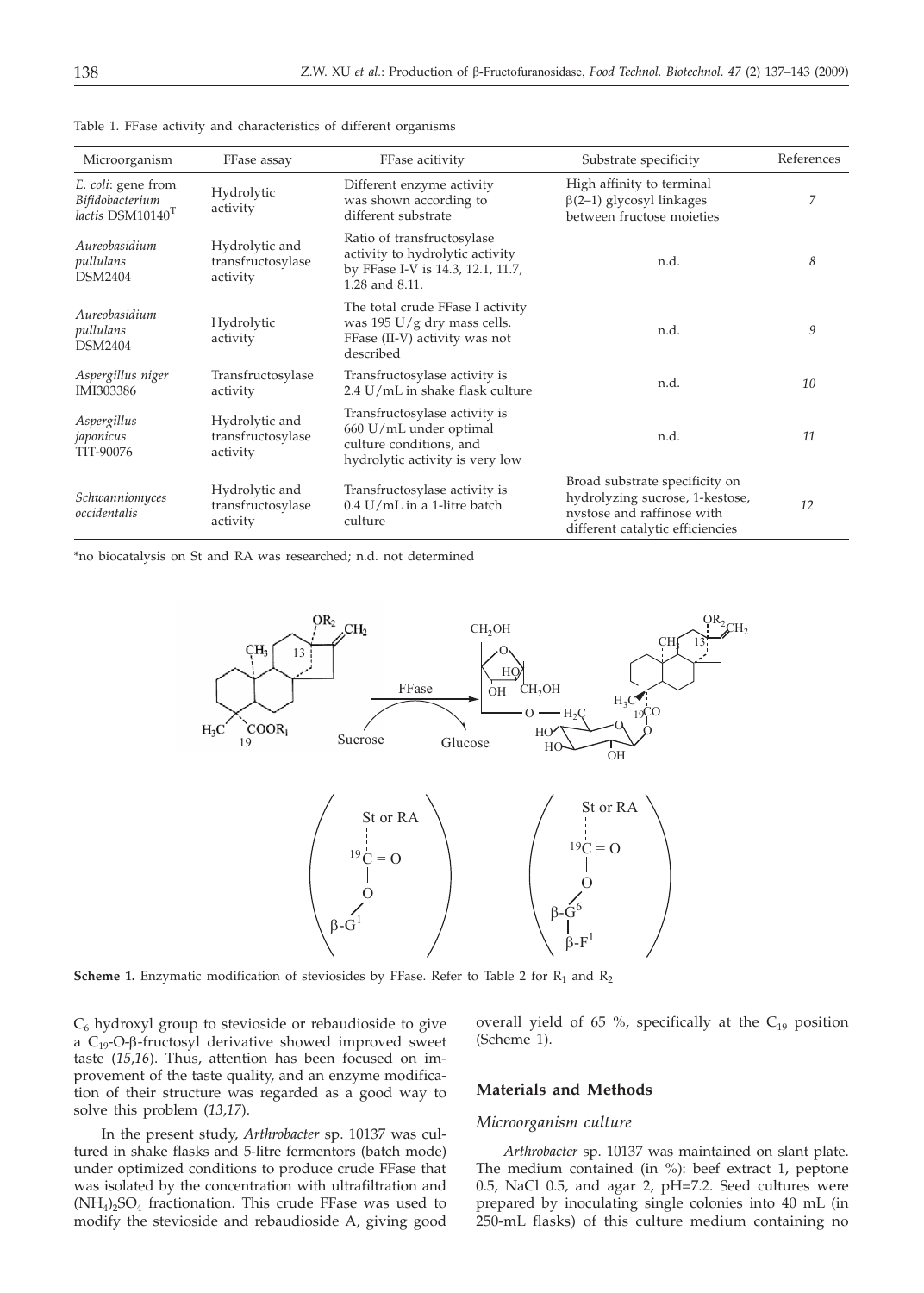| Diterpenoid glucoside | $R_1$                                             | $R_2$                                                                                                                                                                                                                                                                                                                                                                                                                                               | Content<br>fraction/ $\%$ | Relative sweetening power<br>(with respect to sucrose) | References     |
|-----------------------|---------------------------------------------------|-----------------------------------------------------------------------------------------------------------------------------------------------------------------------------------------------------------------------------------------------------------------------------------------------------------------------------------------------------------------------------------------------------------------------------------------------------|---------------------------|--------------------------------------------------------|----------------|
| Stevioside            | $\beta$ -G                                        |                                                                                                                                                                                                                                                                                                                                                                                                                                                     | $55 - 65$                 | 250-300                                                | $\overline{4}$ |
| Steviolbioside        | H                                                 |                                                                                                                                                                                                                                                                                                                                                                                                                                                     | < 0.05                    | $100 - 125$                                            | 5              |
| Rebaudioside A        | $\beta$ -G                                        | $\begin{array}{ll} \displaystyle +\beta\hbox{-} G^2\hbox{-} \beta\hbox{-} G^1 \\ \displaystyle +\beta\hbox{-} G^2\hbox{-} \beta\hbox{-} G^1 \\ \displaystyle +\beta\hbox{-} G^2\hbox{-} \beta\hbox{-} G^1 \\ \displaystyle +\beta\hbox{-} G^1 \\ \displaystyle +\beta\hbox{-} G^1 \\ \displaystyle +\beta\hbox{-} G^2\hbox{-} \beta\hbox{-} G^1 \\ \displaystyle +\beta\hbox{-} G^2\hbox{-} G^1 \\ \displaystyle +\beta\hbox{-} G^1 \\ \end{array}$ | $22 - 28$                 | 350-450                                                | 5              |
| Rebaudioside B        | H                                                 |                                                                                                                                                                                                                                                                                                                                                                                                                                                     | $0.08 - 0.5$              | 300-350                                                | 5              |
| Rebaudioside C        | $\beta$ -G                                        | $-6$<br>-β $-6^{2}$ -α-R <sup>1</sup><br> β-G <sup>1</sup>                                                                                                                                                                                                                                                                                                                                                                                          | $4 - 7$                   | $50 - 120$                                             | 6              |
| Rebaudioside D        | $\beta$ -G <sup>2</sup> - $\beta$ -G <sup>1</sup> | $\begin{array}{l} -\beta\hbox{-}{{G}^{2}}\hbox{-}\beta\hbox{-}{{G}^{1}}\\ \upskip 5pt \beta\hbox{-}{{G}^{1}}\\ \end{array}$                                                                                                                                                                                                                                                                                                                         | $0.3 - 0.8$               | 200-300                                                | 7              |
| Rebaudioside E        | $\beta$ -G <sup>2</sup> - $\beta$ -G <sup>1</sup> | - $\beta$ -G <sup>2</sup> - $\beta$ -G <sup>1</sup>                                                                                                                                                                                                                                                                                                                                                                                                 | < 0.05                    | 250-300                                                | 7              |
| Dulcoside             | $\beta$ -G                                        |                                                                                                                                                                                                                                                                                                                                                                                                                                                     | $0.8 - 1.6$               | $50 - 120$                                             | 8              |
| Rebaudioside F        | $\beta$ -G                                        | $β-G^2-α-R^1$<br>$β-G^2-β-X^1$<br>$\beta$ -G <sup>1</sup>                                                                                                                                                                                                                                                                                                                                                                                           | n.d.                      | n.d.                                                   | 9              |

Table 2. Major glycoside components and characteristics of *Stevia rebaudiana* leaves

G glucose, R rhamnose, X xylose, H hydrogen atom; n.d. not determined

agar. The inocula were grown at 30 °C in an orbital shaker at 250 rpm. After 20 h of cultivation, 2.5 mL of the seed culture were used to inoculate 50 mL of production medium in a 500-mL glass flask, and this culture was grown under the same conditions as the seed culture. The composition of production medium included glucose, sucrose, yeast extract, corn steep powder,  $MgSO_4$ ·7H<sub>2</sub>O,  $NaNO<sub>3</sub>$  and  $(NH<sub>4</sub>)<sub>2</sub>HPO<sub>4</sub>$ , with the amount of each component varying for different experimental processes. The selected carbon sources were glucose and sucrose, and the selected nitrogen sources included yeast extract, corn steep liquor and NaNO<sub>3</sub>.

## *Batch fermentation*

Fermentation was carried out in a 5-litre New Brunswick fermentor equipped to monitor and control temperature, pH, agitation, aeration and dissolved oxygen. The culture was inoculated with 5 % (by volume) of the inoculum and then cultivated at 30 °C. During the course of cultivation, the dissolved oxygen tension was adjusted to above 20 % by regulation of the rate of agitation and aeration. The composition of production medium for batch fermentation included (in %): sucrose 4, corn steep powder 4, MgSO<sub>4</sub>·7H<sub>2</sub>O 0.13 and  $(NH<sub>4</sub>)$ <sub>2</sub>HPO<sub>4</sub> 0.4. The corn steep powder was dissolved in water and sterilized independently, while the other media were mixed and sterilized in the fermentor. Prior to the addition of inoculum, the sterilized corn steep powder solution was poured into the fermentor. Cell density was measured at 600 nm using distilled water as a blank.

### *Enzyme preparation*

All procedures were done at 4 °C. The supernatant was clarified by centrifugation (12  $000 \times g$ , 20 min, 4 °C), filtered through a  $0.45$ -µm cellulose acetate filter and

then concentrated by ultrafiltration through a 10-kDa relative molecular mass cut-off membrane (Omega 10 K, Centrasette II, Pall, USA). The crude enzyme solution was concentrated by ammonium sulphate precipitation (40–90 %) and the precipitated fractions were collected by centrifugation (12 000×g, 30 min). Each fraction was dissolved in phosphate buffer (50 mM, pH=6.5, 50 mL) and the crude fractionated enzyme was lyophilized and kept at 4 °C for further application by analysis and catalysis.

#### *b-fructofuranosidase activity assay*

The  $\beta$ -fructofuranosidase (FFase) activity was determined by measuring the reducing sugars released by the hydrolysis of high concentration of sucrose (*18*). One unit of FFase activity was defined as the amount of enzyme required to release 1 µmol of reducing sugar per minute under the described conditions. Crude enzyme solution (0.5 mL) and 0.5 mL of 40 % (*m*/*V*) sucrose (in 50 mM phosphate buffer, pH=6.5) were mixed at 30 °C in an orbital shaker at 200 rpm. After 10 min, the reaction was stopped by boiling in a water bath for 10 min. Blanks were used with a heat-inactivated enzyme sample (100 $\degree$ C, 10 min). The mixture was treated with 3,5-dinitrosalicylic acid (DNS) reagent (2.0 mL), boiled in a water bath for 2 min, cooled to ambient temperature, and then diluted to 25 mL with distilled water. The absorbance (*A*) was read at 540 nm and the amount of glucose was determined from a standard curve prepared under identical conditions.

#### *Protein assay and electrophoretic analysis*

Protein concentration was assayed by a protein assay kit (Bio-Rad, USA) with bovine immunoglobulin G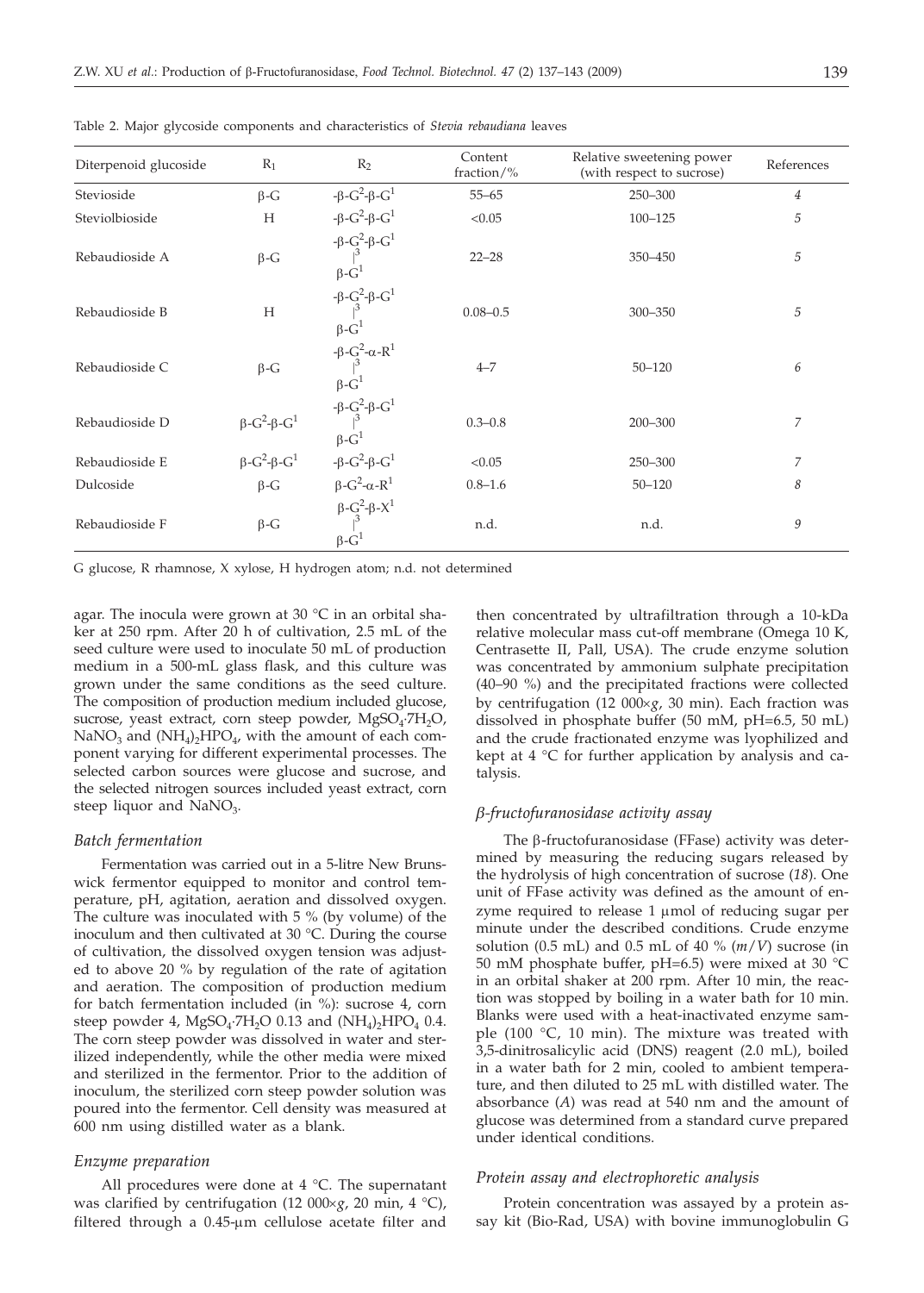as a standard. SDS-PAGE was carried out on 10 % polyacrylamide slab gels, and was stained with Coomassie Brilliant Blue R-250.

## *Enzymatic modification of stevioside and rebaudioside A*

The steviosides were provided by Bodun Company (Shenzhen, PR China), and the content of St and RA was 55 and 28 %, respectively. The transfructosylation reaction was performed in potassium phosphate buffer (20 mL, 50 mM, pH=6.5) containing 9 mM stevioside or 4 mM rebaudioside A, 1.0 M sucrose, and 303 U of crude FFase. The reaction system was incubated at 30 °Ñ for 20 h at 200 rpm, and the samples were withdrawn at intervals, and analyzed by HPLC.

## *HPLC analysis of reaction products*

Stevioside (St), rebaudioside A (RA) and their product derivatives were determined by HPLC equipped with a UV detector (213 nm) using a Sun FireTM C18 column (5  $\mu$ m, 4.6 $\times$ 150 mm, Waters, USA) with the mobile phase being acetonitrile/water=30:70 at a flow rate of 0.5 mL/min. The conversion of stevioside and rebaudioside A was calculated with the following equations:

Conversion of stevioside: (St-F)*/*(St+St-F)·100 /1/

Conversion of rebaudioside A: (RA-F)*/*(RA+RA-F)·100 /2/

where St-F is converted stevioside, St is unconverted stevioside, RA-F is converted rebaudioside A, and RA is unconverted rebaudioside A.

# **Results and Discussion**

## *Effect of carbon and nitrogen sources on cell growth and FFase production*

Since sucrose and glucose are readily available and cheap carbon sources, they were selected in our experiments to explore their effect on the cell growth and production of FFase. Each carbon source was added to the basal medium at 40 g/L. As shown in Fig. 1, glucose was a good carbon source for the cell growth (cell density here and in Figs. 2 and 3 was calculated as  $A_{600nm}$ ×



**Fig. 1.** Effect of carbon sources on the cell growth and production of FFase by *Arthrobacter* sp. 10137. Cell growth curve: ■ sucrose,  $\bullet$  glucose; enzyme production curve:  $\overline{\square}$  sucrose,  $\circ$  glucose



**Fig. 2.** Effect of nitrogen sources on the cell growth and production of FFase by *Arthrobacter* sp. 10137. Cell growth curve:  $\blacksquare$  yeast extract,  $\lozenge$  corn steep liquor,  $\blacktriangle$  NaNO<sub>3</sub>; enzyme production curve:  $\Box$  yeast extract,  $\Diamond$  corn steep liquor,  $\triangle$  NaNO<sub>3</sub>

dilution in arbitrary units, a.u.), while it was not good for the production of FFase. In contrast, FFase production was higher when sucrose was used as the carbon source although the cell biomass was lower. It was noted that good cell growth may not be a determining factor for high production of FFase by *Arthrobacter* sp. 10137. Thus, sucrose was chosen as the carbon source for use in the following experiments. The highest FFase activity was 4.2 U/mL at 24 h of cultivation.

The effect of nitrogen sources on the cell growth and FFase production was also studied and the results are shown in Fig. 2. The selected nitrogen sources included yeast extract, corn steep powder and  $NaNO<sub>3</sub>$ , and an equal molar concentration of nitrogen for each nitrogen source was added to the culture media. The highest cell biomass and FFase production were achieved when corn steep liquor was used as a nitrogen source, while the cell density (at  $A_{600}$ ) and FFase activity increased respectively to 18.9 and 5.2 U/mL after 24 h of cultivation. NaNO $_3$ , which is an inorganic nitrogen source, and yeast extract gave relatively lower cell growth and FFase activity, so corn steep liquor, a by-product of corn



**Fig. 3.** Effect of the ratio of carbon to nitrogen sources on the cell growth and the production of FFase by *Arthrobacter* sp. 10137. Cell growth curve: ■ C:N=16:1, ● C:N=13:1, ▲ C:N=10:1,  $\star$  C:N=7:1; enzyme production curve:  $\Box$  C:N=16:1,  $\odot$  C:N=13:1,  $\triangle$  C:N=10:1,  $\angle \angle$  C:N=7:1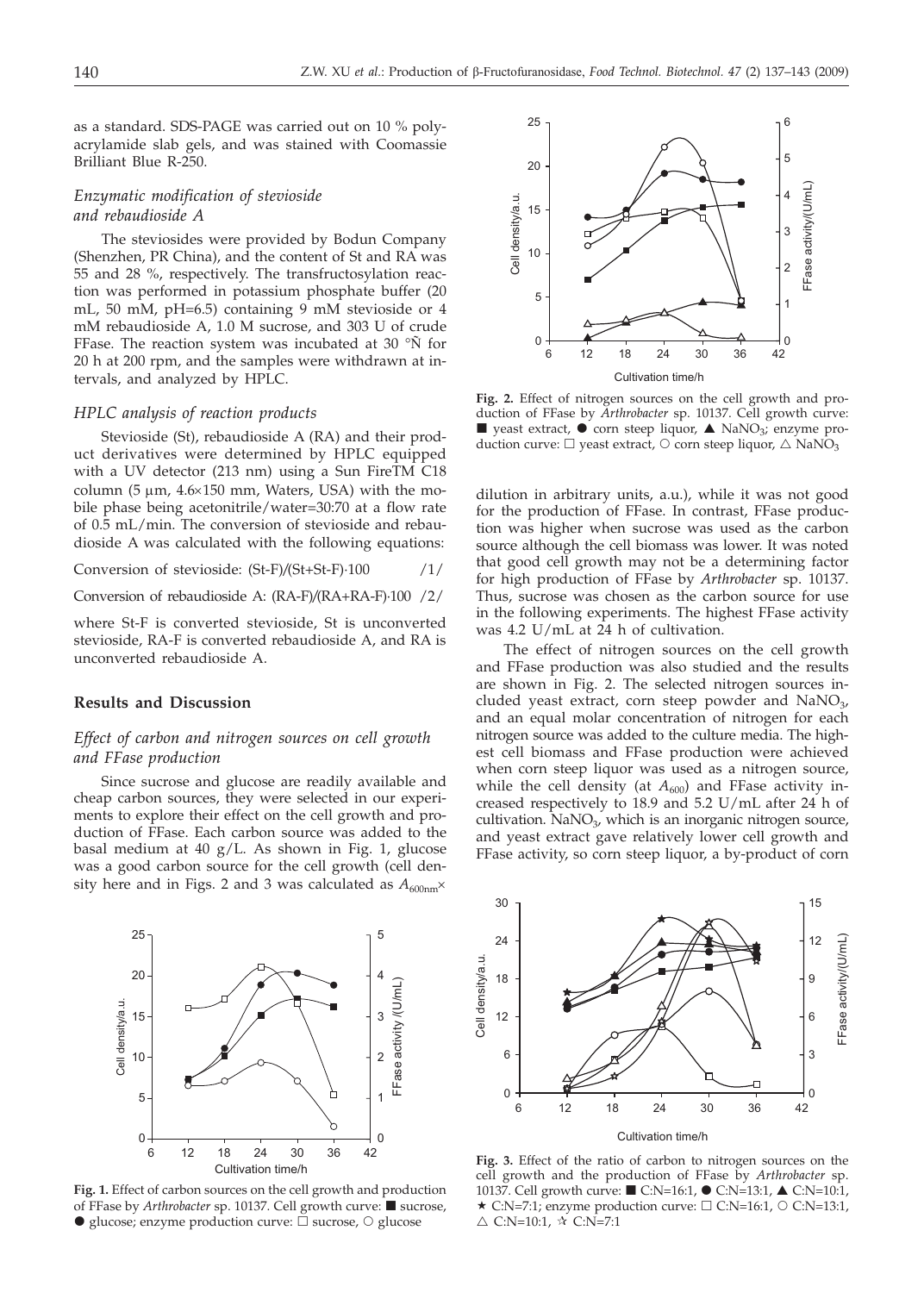starch processing, was used as the nitrogen source to produce FFase in the later experiments.

The molar ratio of nitrogen and carbon sources is a major factor that affected cell growth and enzyme production by microorganisms. While the sucrose was kept constant at 4 % in the culture media, the concentration of corn steep powder was altered to obtain molar ratios of C:N of 16:1, 13:1, 10:1, or 7:1. The effects of various ratios on the cell growth and FFase production are shown in Fig. 3. Cell biomass increased with the increase of nitrogen (C:N ratio decreasing), while the FFase production increased less when the ratio of carbon to nitrogen changed from 10:1 to 7:1, with the FFase activity of 13.1 and 13.4 U/mL, respectively. Corn steep powder is a mixture containing many ingredients, and too high concentration of it in the medium leads to low solubility and intense colour. Thus, on an economical scale C:N of 10:1 was optimal in the shake flask experiments. When C:N was 10:1, the cell density and FFase activity were 23.7 and 13.1 U/mL, respectively.

## *Time profiles of batch fermentation in the fermentor*

Fig. 4 shows typical time profiles of the cell growth and the FFase production by *Arthrobacter* sp. 10137 in a 5-litre fermentor under the above optimal culture conditions without pH control. Cell density was in the lag phase for the first 15 h of cultivation, and rose significantly after this to achieve a maximum of 68.1 at 26 h. FFase production followed the same trend over the same period with the maximum FFase acitivity of 26.69 U/mL being reached at the cultivation time of 22.5 h. It was also noted that pH was related to FFase production since with the pH decrease between 15 and 22.5 h of cultivation, FFase production increased. An indepth study of the effect of pH on FFase production will be reported later.



**Fig. 4.** The time profiles of cell growth and FFase production in a 5-litre fermentor without pH control.  $\blacksquare$  pH,  $\odot$  FFase,  $\Box$  cell density

## *FFase activity*

Relative FFase activity in the precipite, which is FFase activity in the precipitate divided by total FFase activity, increased with the increment of mass fraction of  $(NH_4)$ <sub>2</sub>SO<sub>4</sub> (Fig. 5), with the maximum protein precipitation obtained when the mass fraction of  $(NH_4)_2SO_4$  was 80 % (Fig. 6). The precipitate, which was collected at dif-



Fig. 5. Effect of  $(NH_4)$ <sub>2</sub>SO<sub>4</sub> concentration on the relative FFase activity in the supernatant and precipitate.  $\blacksquare$  Relative FFase activity in the supernatant,  $\Box$  relative FFase activity in the precipitate



**Fig. 6.** SDS-PAGE of the crude FFase in the precipitate at different mass fractions of  $(NH_4)$ <sub>2</sub>SO<sub>4</sub>. The molecular mass of FFase was about 55.8 kDa. Lanes 1–7 present the mass fractions of  $(NH_4)_{2}SO_4$ : 30, 40, 50, 60, 70, 80 and 90 %, respectively

ferent mass fractions of  $(NH_4)_2SO_4$ , was dissolved in the deionized water, and after analysis by SDS-PAGE, it could be seen that the optimal mass fraction of  $(NH<sub>4</sub>)<sub>2</sub>SO<sub>4</sub>$  was 80 %.

A volume of 3 L of crude culture filtrate was concentrated by using ultrafiltration, and then  $(NH_4)_2SO_4$ was added (80 %) to the concentrated supernatant. The results of the total process are summarized in Table 3. The fractionated enzyme exhibited 90 % of the total initial activity and there was about 7-fold increase in specific activity when compared with the crude culture filtrate.

## *Modification of stevioside and rebaudioside A*

The crude FFase was used to catalyze the conversion of St and RA into fructosylated products (St-F and RA-F) (Scheme 1) and the products were analyzed by HPLC (Fig. 7). It could be seen that the FFase from *Arthrobacter* sp. 10137 was specific for the  $C_{19}$  position on the St and RA, which is important for the removal of bitterness from steviosides. It was also noted that the crude FFase showed the same high transfructosylating activity (65 %) after 15 h on both St and RA (Fig. 8).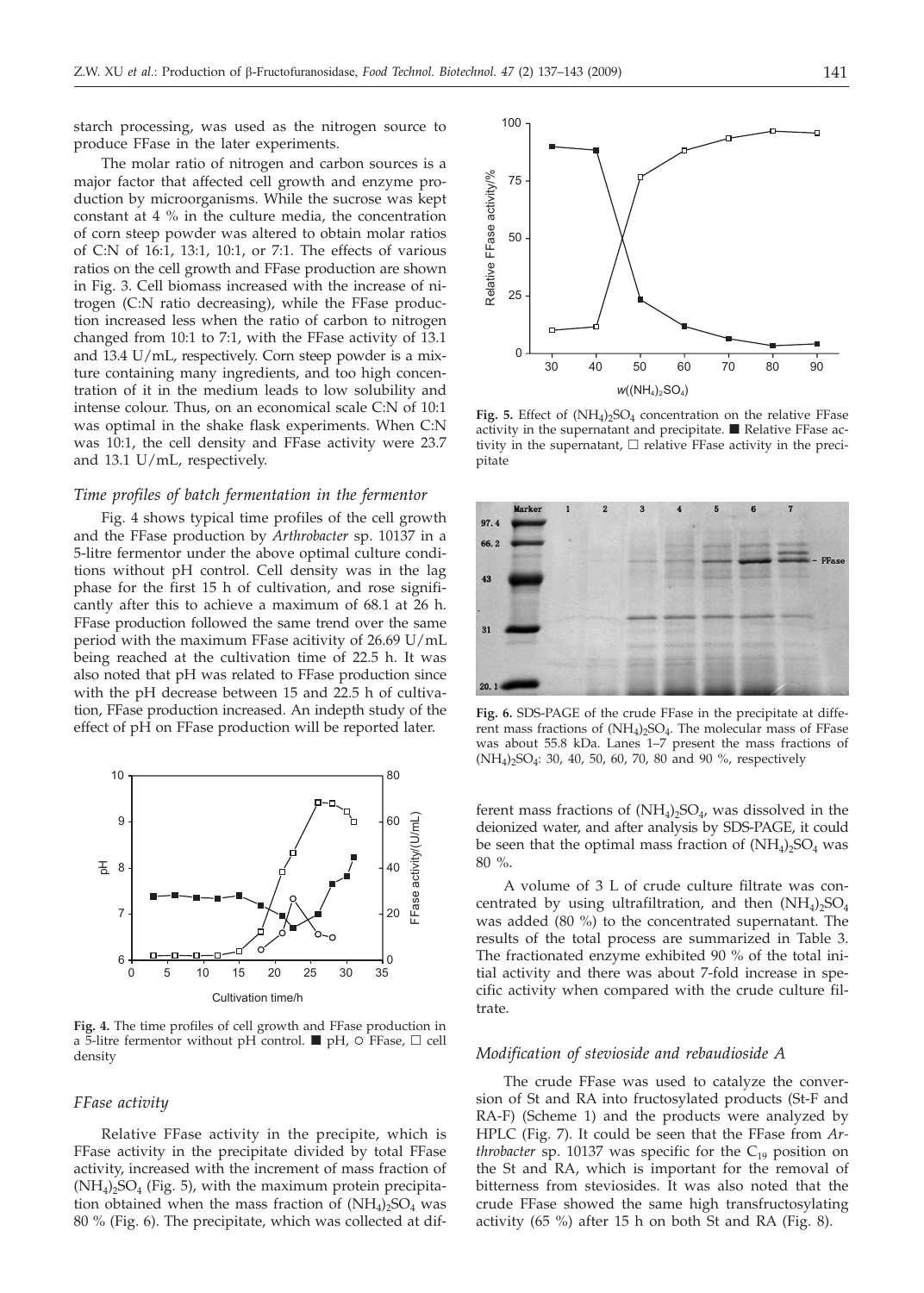Table 3. Summary of the purification of FFase from *Arthrobacter* sp. 10137

| <b>Step</b>                                                                 | $m$ (total protein)<br>mg | Total activity | Specific activity<br>U/mg | Purification<br>fold | Yield<br>$\%$ |
|-----------------------------------------------------------------------------|---------------------------|----------------|---------------------------|----------------------|---------------|
| Crude culture filtrate                                                      | 267711.90                 | 78884          | 0.29                      | 1.00                 | 100.00        |
| Concentrated supernatant after ultrafiltra-<br>tion through 10-kDa membrane | 69214.68                  | 78847          | 1.14                      | 4.51                 | 99.95         |
| Salting-out by $(NH_4)_2SO_4$                                               | 34606.15                  | 70996          | 2.05                      | 7.07                 | 90.00         |



**Fig. 7.** HPLC analysis of the reaction substrate and products



Fig. 8. Time profile of the conversion ratio of stevioside  $(\blacksquare)$ and rebaudioside  $A(\bullet)$ 

#### **Conclusions**

A simple method is reported here for cultivation of *Arthrobacter*, extraction and concentration of FFase at high yield allowing the introduction of a fructose molecule specifically at the  $C_{19}$  position of St and RA. Therefore, it is a good enzyme to be used to modify St and RA and improve their taste. This research will facilitate industrial applications and further investigation is in progress. Sucrose and corn steep powder in an optimized ratio of 10:1 were regarded as the best carbon and nitrogen sources for enzyme production in a shake flask. The maximum FFase activity was 26.69 U/mL after 22.5 h in a batch culture. Ultrafiltration and  $(NH_4)$ <sub>2</sub>SO<sub>4</sub> salting-out were adequate to concentrate the enzyme at 90 % of the total initial activity when compared with the crude culture filtrate. The maximum conversion ratio of stevioside and rebaudioside A was 65 % after 15 h.

#### **References**

- *1.* R. Simmering, M. Blaut, Pro- and prebiotics The tasty guardian angels?, *Appl. Microbiol. Biotechnol. 55* (2001) 19– 28.
- *2.* H. Hidaka, T. Eida, T. Takizawa, T. Tokunaga, Y. Tashiro, Effects of fructooligosaccharides on intestinal flora and human health, *Bifidobacteria Microflora, 5* (1986) 37–50.
- *3.* H. Nakano, H. Murakami, M. Shizuma, T. Kiso, T.L. de Araujo, S. Kitahata, Transfructosylation of thiol group by b-fructofuranosidase, *Biosci. Biotechnol. Biochem. 64* (2000) 1472.
- 4. V. Křen, Fructosylation of ergot alkaloids by yeast invertase, *Biotechnol. Lett. 14* (1992) 769–772.
- *5.* K. Faber: *Biotransformations in Organic Chemistry*: *A Textbook*, Springer, Berlin, Germany (2004) p. 307.
- *6.* P.J. Garegg: <sup>b</sup>-D-Fructofuranosides. In: *Advances in Carbohydrate Chemistry and Biochemistry*, *Vol. 57*, Elsevier Academic Press, Amsterdam, the Netherlands (2004) p. 90.
- *7.* C. Janer, L.M. Rohr, C. Peláez, M. Laloi, V. Cleusix, T. Requena, L. Meile, Hydrolysis of oligofructoses by the re-